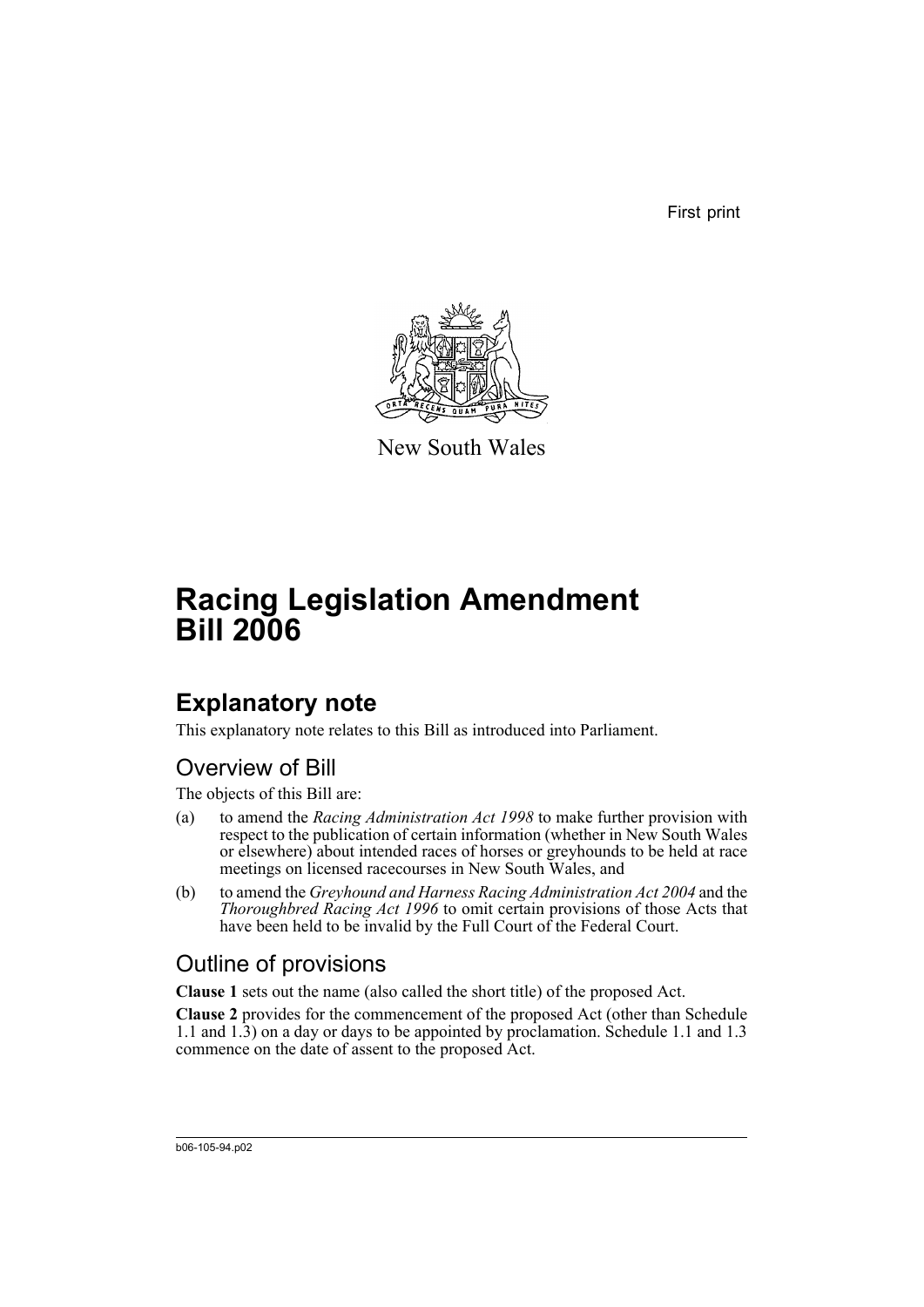Explanatory note

**Clause 3** is a formal provision that gives effect to the amendments to the Acts set out in Schedule 1.

**Clause 4** provides for the repeal of the proposed Act after all the amendments made by the proposed Act have commenced. Once the amendments have commenced the proposed Act will be spent and section 30 of the *Interpretation Act 1987* provides that the repeal of an amending Act does not affect the amendments made by that Act.

### **Schedule 1 Amendment of Acts**

#### **Publication of NSW race fields**

**Schedule 1.2 [1] and [3]** insert Division headings in Part 4 of the *Racing Administration Act 1998* to facilitate the insertion of a discrete Division in that Part containing provisions relating to the publication of NSW race fields.

**Schedule 1.2 [2]** amends section 27 of the *Racing Administration Act 1998* to insert definitions of certain expressions used in the new provisions relating to the publication of NSW race fields. In particular, *NSW race field* is defined to mean information that identifies, or is capable of identifying, the names or numbers of the horses or dogs:

- (a) that have been nominated for, or that will otherwise take part in, an intended race to be held at any race meeting on a licensed racecourse in New South Wales, or
- (b) that have been scratched or withdrawn from an intended race to be held at any race meeting on a licensed racecourse in New South Wales.

The term *relevant racing control body* is defined to mean:

- (a) in relation to horse racing other than harness racing—Racing New South Wales, and
- (b) in relation to harness racing—Harness Racing New South Wales, and
- (c) in relation to greyhound racing—Greyhound Racing New South Wales.

**Schedule 1.2 [4]** inserts a new Division 3 in Part 4 of the *Racing Administration Act 1998* dealing with the publication of NSW race fields. The new Division replaces section 33 of that Act, which currently deals with the publication of such information. The new Division contains the following provisions:

Proposed section 33 makes it an offence for a person to publish a NSW race field (whether in New South Wales or elsewhere) unless the person:

- (a) is authorised to do so by a race field publication approval and complies with the conditions (if any) to which the approval is subject, or
- (b) is authorised to do so by or under the regulations.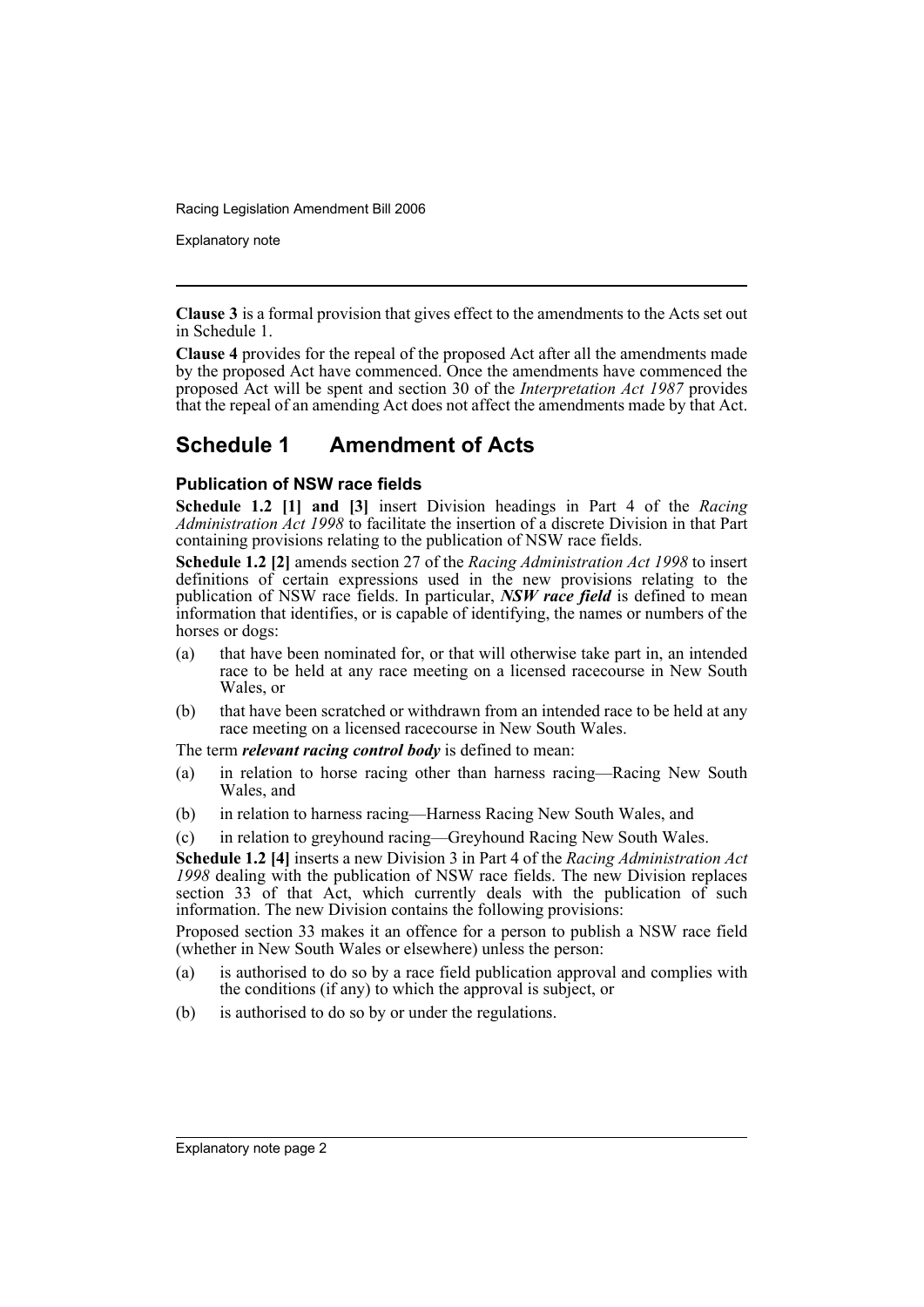Explanatory note

The maximum penalty for an offence against the proposed section by a corporation will be 500 penalty units (currently, \$55,000). The maximum penalty for offences committed by other persons will be:

- (a) for a first offence—50 penalty units (currently, \$5,500) or imprisonment for 12 months (or both), and
- (b) for a second or subsequent offence—100 penalty units (currently, \$11,000) or imprisonment for 2 years (or both).

Proposed section 33A enables the relevant racing control body in relation to an intended race (or class of races) to be held at any race meeting on a licensed racecourse in New South Wales to grant approval to a person to publish a NSW race field (a *race field publication approval*) in respect of that race or class of races if the person has duly made an application for that approval under the new Division. Any such approval may (but need not) specify conditions to which the approval will be subject. The kinds of conditions that may be imposed are limited to:

- (a) a condition that the holder of the approval pay a fee or a series of fees of an amount or amounts and in the manner specified in the approval (being a fee or fees imposed in accordance with any requirements prescribed by the regulations), and
- (b) such other conditions as may be specified in the approval (being conditions of a kind that are prescribed as permissible conditions by the regulations).

Proposed section 33B makes provision for the making and determination of applications for race field publication approvals.

Proposed section 33C authorises certain conduct in connection with the collection of fees for the publication of NSW race fields that might otherwise contravene Part IV of the *Trade Practices Act 1974* of the Commonwealth and the *Competition Code of New South Wales*.

Proposed section 33D enables a person to appeal to the Minister against any of the following kinds of decisions of a relevant racing control body:

- (a) a decision of the body to reject an application by the person for a race field publication approval,
- (b) a decision of the body to impose a condition under proposed section 33A (2) (other than a condition relating to the payment of a fee or series of fees) on a race field publication approval,
- (c) a decision of the body to cancel a race field publication approval held by the person,
- (d) a decision of the body to vary any term of a race field publication approval held by the person (other than a term relating to the payment of a fee or series of fees).

Proposed section 33E enables an appellant or respondent in an appeal to the Minister under proposed section 33D to apply to the Administrative Decisions Tribunal for a review of the decision of the Minister in the appeal.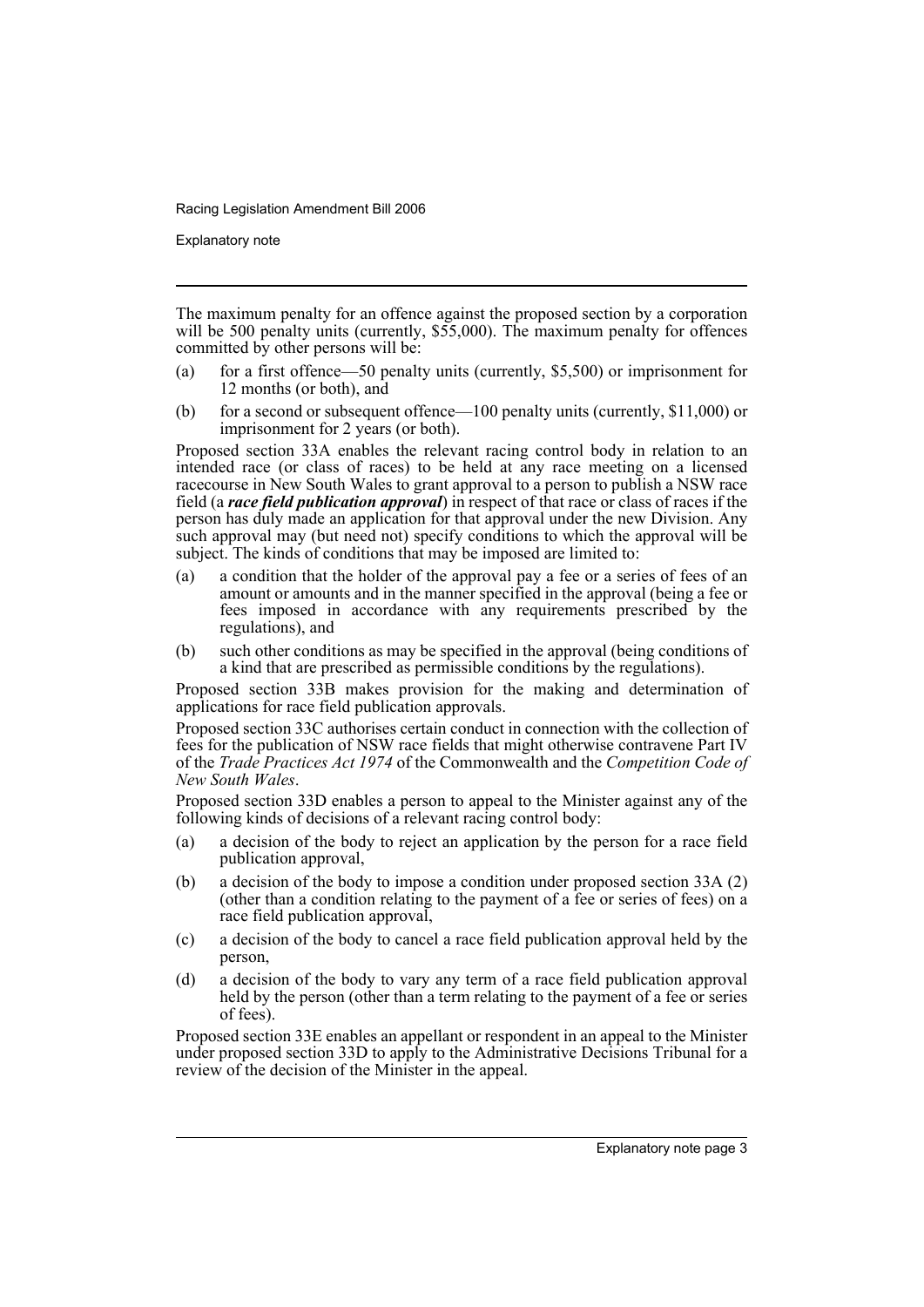Explanatory note

Proposed section 33F makes it clear that the extent of the approval conferred by a race field publication approval is limited to the publication of NSW race fields. The approval does not authorise the holder to do (or omit to do) anything else in relation to races to be held at any race meeting on a licensed racecourse in New South Wales.

**Schedule 1.2 [5]** inserts a new section 36C in the *Racing Administration Act 1998* to make provision for the manner of giving or serving notices or other documents under that Act.

**Schedule 1.2 [6]** amends clause 1 of Schedule 1 to the *Racing Administration Act 1998* to enable the Governor to make regulations of a savings or transitional nature consequent on the enactment of the proposed Act.

**Schedule 1.2 [7]** inserts a new Part in Schedule 1 to the *Racing Administration Act 1998* containing savings and transitional provisions consequent on the enactment of the proposed Act. In particular, the new Part provides that offences committed under the repealed section 33 may be taken into account in determining whether a person has committed a second or subsequent offence for the purposes of the new section 33.

#### **Omission of invalid provisions**

In *Sportodds Systems Pty Limited v State of New South Wales* [2003] FCAFC 237 (29 October 2003), the Full Court of the Federal Court held that certain provisions in section 14A of the *Thoroughbred Racing Act 1996* relating to the licensing of bookmakers were invalid because they infringed section 92 of the Commonwealth Constitution.

Similar provisions in the *Greyhound Racing Act 2002* and *Harness Racing Act 2002* were also held to be invalid. These provisions are now located in the *Greyhound and Harness Racing Administration Act 2004*.

**Schedule 1.3** amends section 14A of the *Thoroughbred Racing Act 1996* to omit the provisions that were held to be invalid by the Full Court of the Federal Court.

**Schedule 1.1** makes similar amendments to section 13 of the *Greyhound and Harness Racing Administration Act 2004*.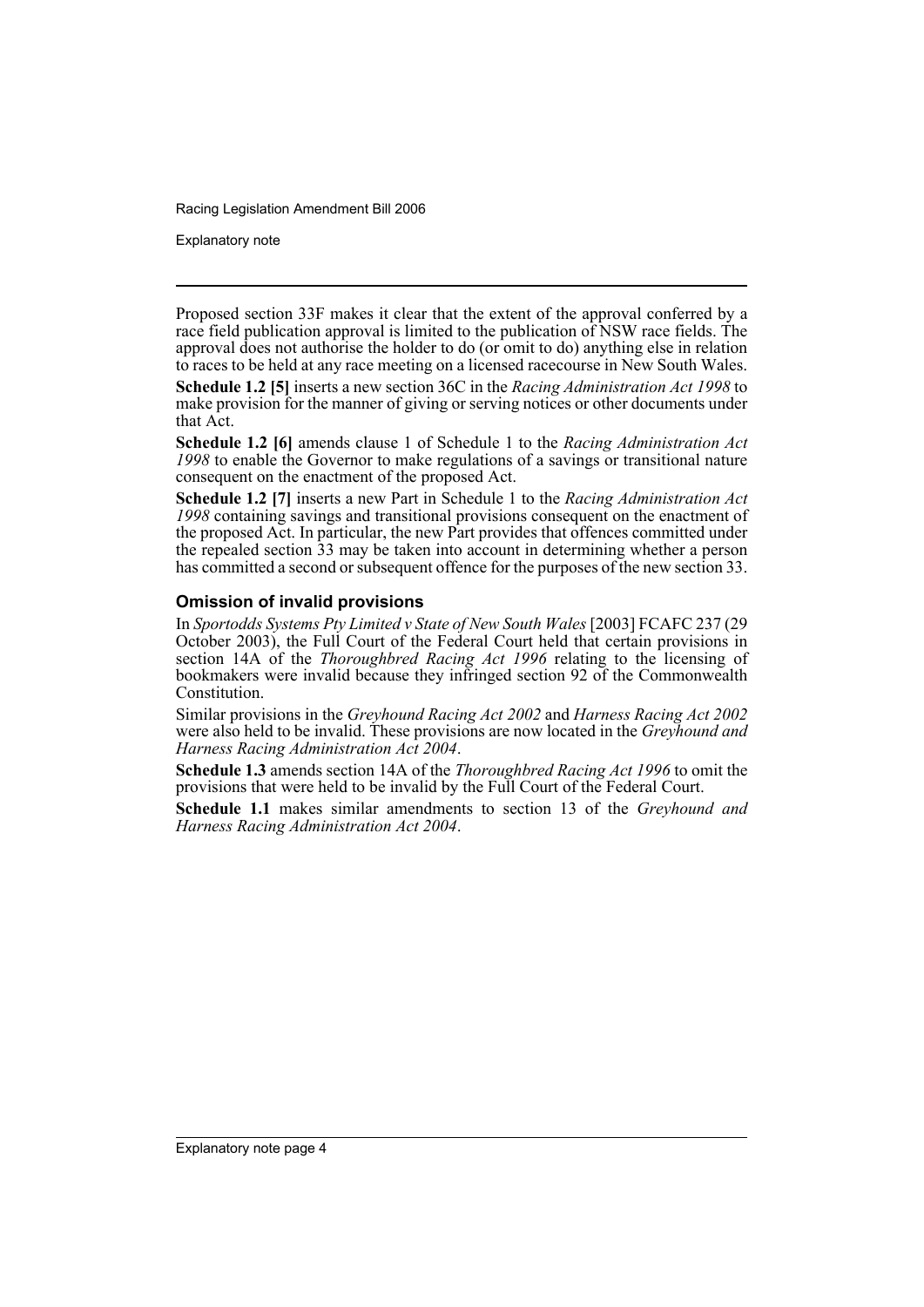First print



New South Wales

## **Racing Legislation Amendment Bill 2006**

## **Contents**

|                                   | Page          |
|-----------------------------------|---------------|
| Name of Act<br>1                  | 2.            |
| Commencement<br>$\mathcal{P}$     | 2.            |
| Amendment of Acts<br>$\mathbf{3}$ | $\mathcal{D}$ |
| Repeal of Act<br>4                | 2             |
| Schedule 1 Amendment of Acts      | 3             |
|                                   |               |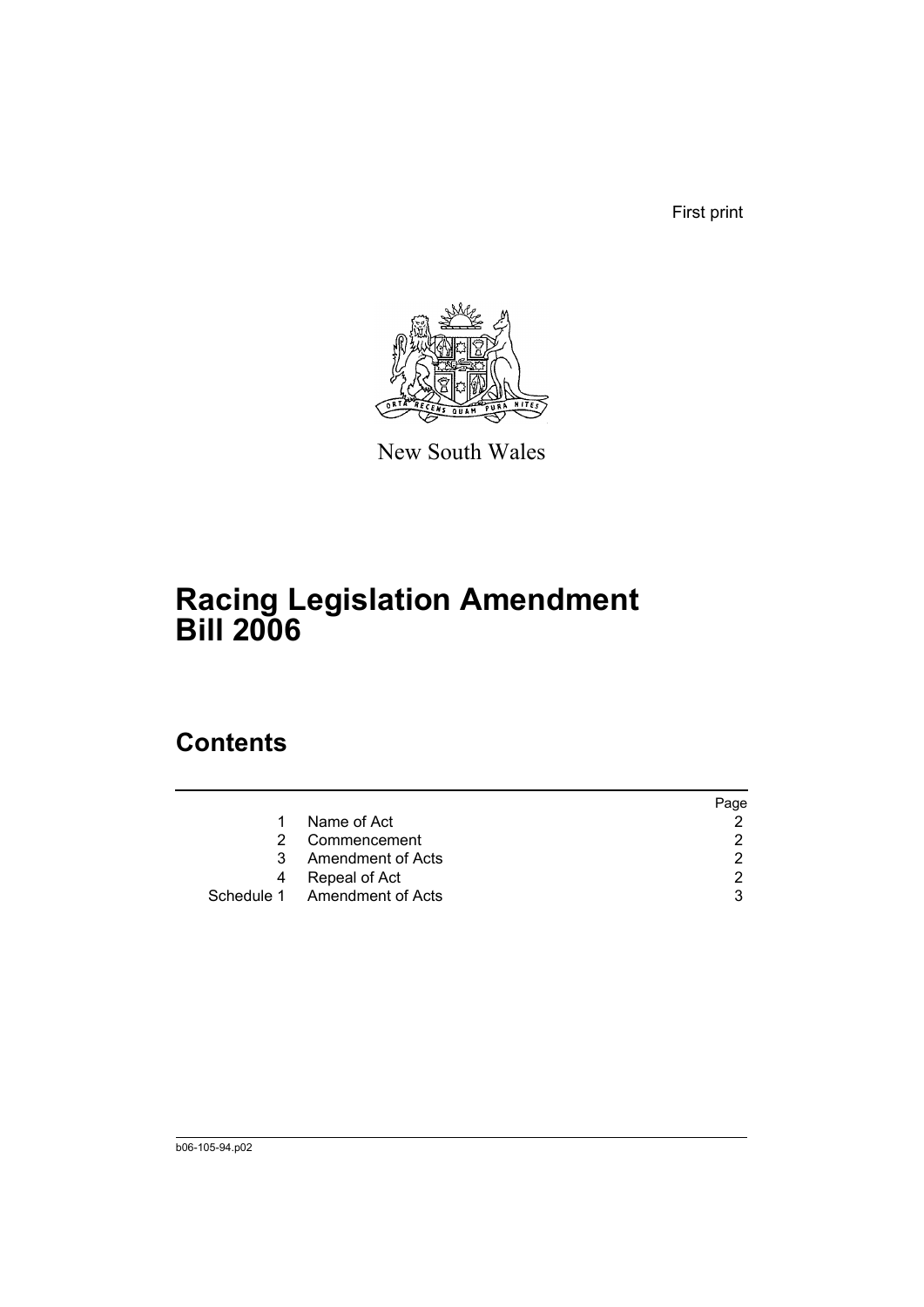Contents

Page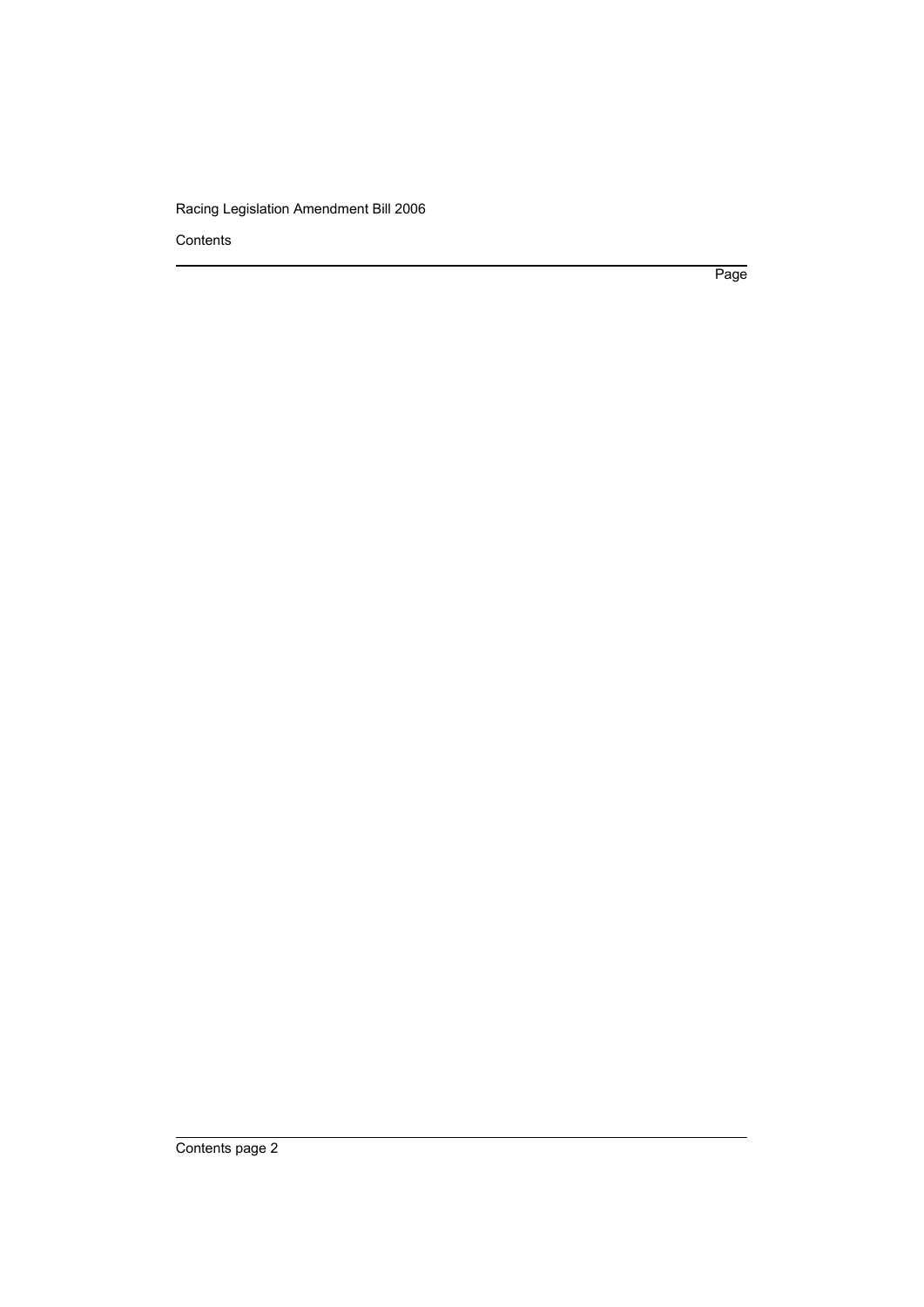

New South Wales

## **Racing Legislation Amendment Bill 2006**

No , 2006

### **A Bill for**

An Act to amend the *Racing Administration Act 1998* with respect to the publication of race fields; to remove certain inoperative provisions of the *Greyhound and Harness Racing Administration Act 2004* and the *Thoroughbred Racing Act 1996*; and for other purposes.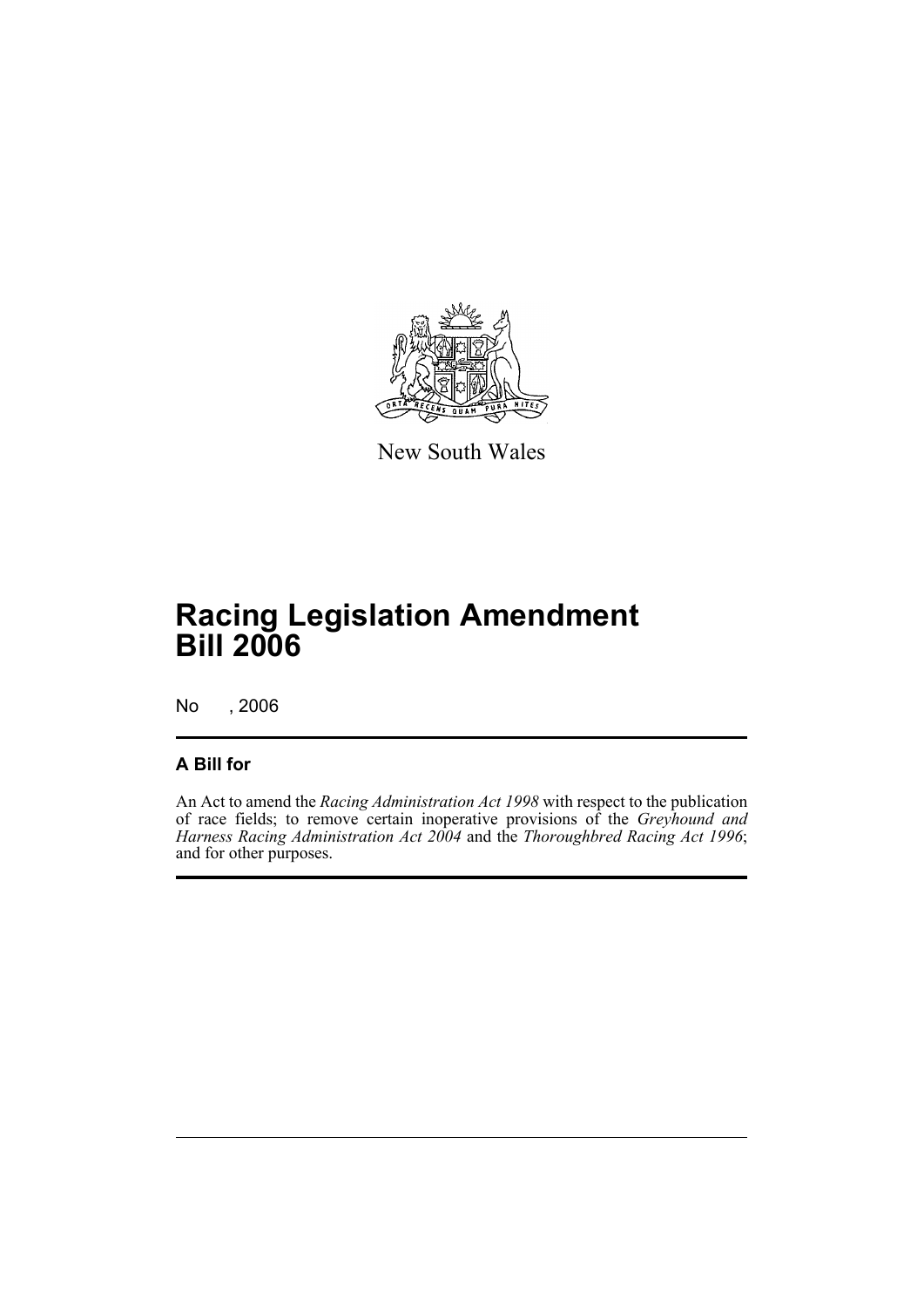|              |                      | The Legislature of New South Wales enacts:                                                                                                                | 1              |
|--------------|----------------------|-----------------------------------------------------------------------------------------------------------------------------------------------------------|----------------|
| 1            |                      | Name of Act                                                                                                                                               | 2              |
|              |                      | This Act is the Racing Legislation Amendment Act 2006.                                                                                                    | 3              |
| $\mathbf{2}$ |                      | <b>Commencement</b>                                                                                                                                       | 4              |
|              | (1)                  | This Act commences on a day or days to be appointed by proclamation,<br>except as provided by this section.                                               | 5<br>6         |
|              | (2)                  | Schedule 1.1 and 1.3 commence on the date of assent to this Act.                                                                                          | $\overline{7}$ |
| 3            |                      | <b>Amendment of Acts</b>                                                                                                                                  | 8              |
|              |                      | The Acts specified in Schedule 1 are amended as set out in that<br>Schedule.                                                                              | 9<br>10        |
| 4            | <b>Repeal of Act</b> |                                                                                                                                                           | 11             |
|              | (1)                  | This Act is repealed on the day following the day on which all of the<br>provisions of this Act have commenced.                                           | 12<br>13       |
|              | (2)                  | The repeal of this Act does not, because of the operation of section 30<br>of the <i>Interpretation Act 1987</i> , affect any amendment made by this Act. | 14<br>15       |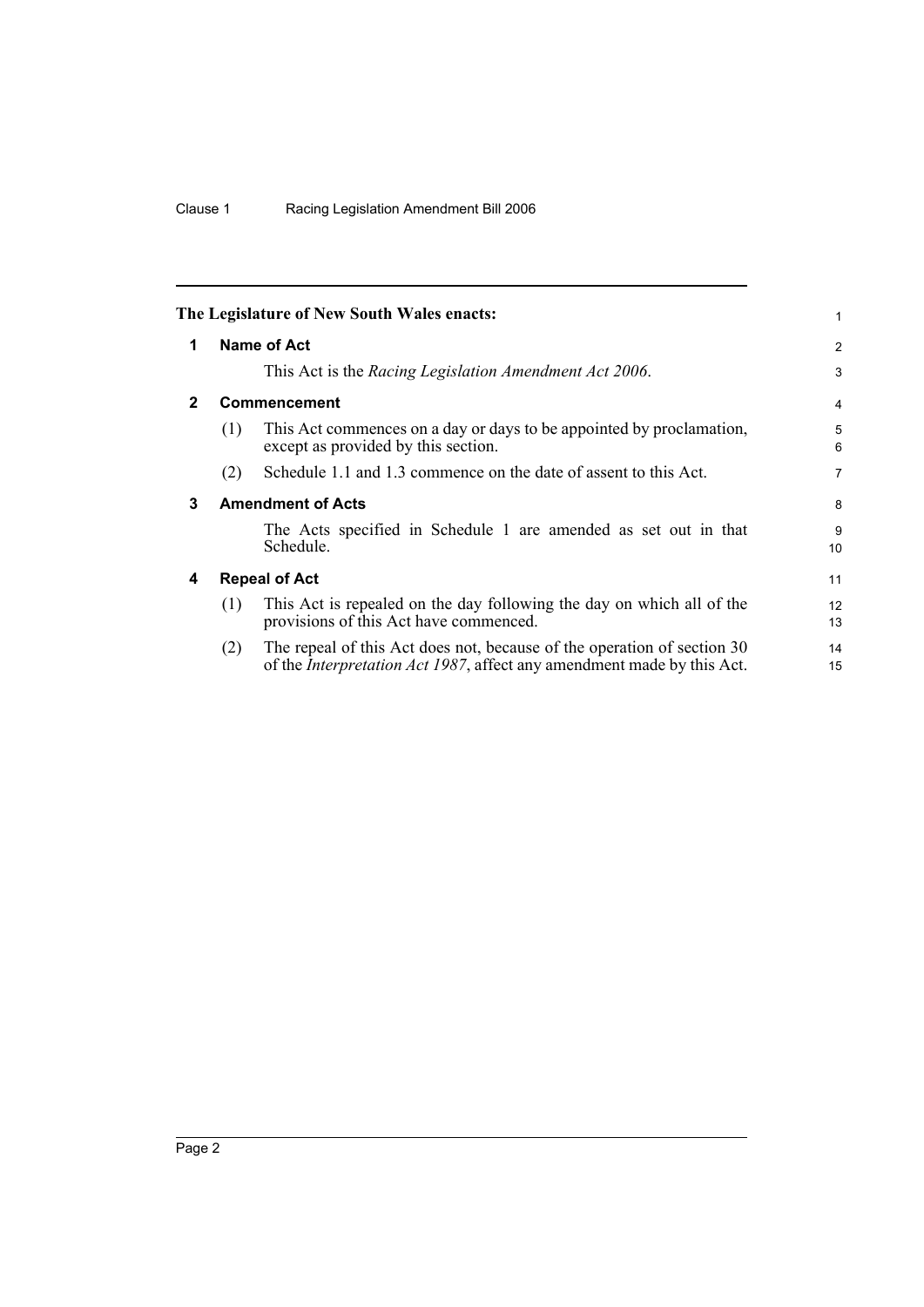Amendment of Acts Schedule 1

|     | <b>Schedule 1</b>                     |     | <b>Amendment of Acts</b>                                                                                                                                                 | $\mathbf{1}$        |
|-----|---------------------------------------|-----|--------------------------------------------------------------------------------------------------------------------------------------------------------------------------|---------------------|
|     |                                       |     | (Section 3)                                                                                                                                                              | $\overline{2}$      |
| 1.1 | <b>No 36</b>                          |     | <b>Greyhound and Harness Racing Administration Act 2004</b>                                                                                                              | 3<br>$\overline{4}$ |
| [1] |                                       |     | <b>Section 13 Registration of bookmakers</b>                                                                                                                             | 5                   |
|     | section 13 $(3)$ .                    |     | Omit "taken to be registered in New South Wales for the purposes of" from                                                                                                | 6<br>$\overline{7}$ |
|     |                                       |     | Insert instead "registered under".                                                                                                                                       | 8                   |
| [2] | Section 13 (4) (b) (iii)–(vi)         |     |                                                                                                                                                                          | 9                   |
|     | Omit the subparagraphs.               |     |                                                                                                                                                                          | 10                  |
| [3] | <b>Section 13 (8)</b>                 |     |                                                                                                                                                                          | 11                  |
|     | Omit the subsection.                  |     |                                                                                                                                                                          | 12                  |
| 1.2 | Racing Administration Act 1998 No 114 |     |                                                                                                                                                                          | 13                  |
| [1] | Part 4, Division 1, heading           |     |                                                                                                                                                                          | 14                  |
|     | Insert before section 27:             |     |                                                                                                                                                                          | 15                  |
|     | <b>Division 1</b>                     |     | Interpretation                                                                                                                                                           | 16                  |
| [2] | <b>Section 27 Definitions</b>         |     |                                                                                                                                                                          | 17                  |
|     | Insert in alphabetical order:         |     |                                                                                                                                                                          | 18                  |
|     |                                       |     | <i>NSW race field</i> means information that identifies, or is capable<br>of identifying, the names or numbers of the horses or dogs:                                    | 19<br>20            |
|     |                                       | (a) | that have been nominated for, or that will otherwise take<br>part in, an intended race to be held at any race meeting on<br>a licensed racecourse in New South Wales, or | 21<br>22<br>23      |
|     |                                       | (b) | that have been scratched or withdrawn from an intended<br>race to be held at any race meeting on a licensed racecourse<br>in New South Wales.                            | 24<br>25<br>26      |
|     |                                       |     | <i>race field publication approval</i> means an approval granted under<br>section 33A.                                                                                   | 27<br>28            |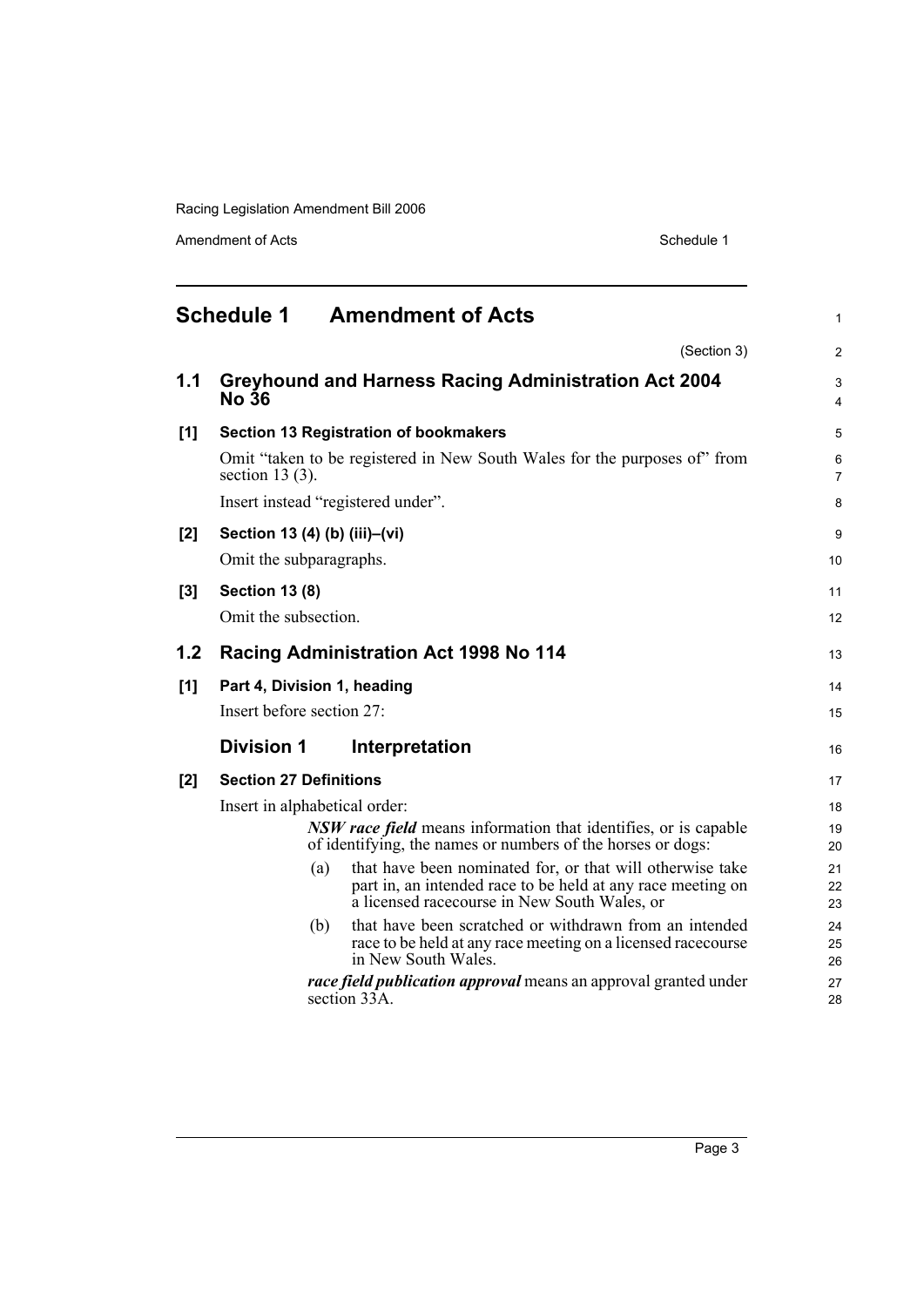|     |                                  | relevant racing control body means:                                                                                                              | $\mathbf{1}$        |
|-----|----------------------------------|--------------------------------------------------------------------------------------------------------------------------------------------------|---------------------|
|     | (a)                              | in relation to horse racing other than harness racing—<br>Racing New South Wales, and                                                            | $\overline{2}$<br>3 |
|     | (b)                              | in relation to harness racing—Harness Racing New South<br>Wales, and                                                                             | $\overline{4}$<br>5 |
|     | (c)                              | in relation to greyhound racing—Greyhound Racing New<br>South Wales.                                                                             | 6<br>$\overline{7}$ |
|     |                                  | <i>working day</i> means any day that is not a Saturday, Sunday or<br>public holiday.                                                            | 8<br>9              |
| [3] | Part 4, Division 2, heading      |                                                                                                                                                  | 10                  |
|     | Insert before section 29:        |                                                                                                                                                  | 11                  |
|     | <b>Division 2</b>                | <b>General offences</b>                                                                                                                          | 12                  |
| [4] | Part 4, Division 3               |                                                                                                                                                  | 13                  |
|     | Omit section 33. Insert instead: |                                                                                                                                                  | 14                  |
|     | <b>Division 3</b>                | <b>Publication of NSW race fields</b>                                                                                                            | 15                  |
|     | 33                               | <b>Publication of NSW race fields restricted</b>                                                                                                 | 16                  |
|     |                                  | A person must not, whether in New South Wales or elsewhere,<br>publish a NSW race field unless the person:                                       | 17<br>18            |
|     | (a)                              | is authorised to do so by a race field publication approval<br>and complies with the conditions (if any) to which the<br>approval is subject, or | 19<br>20<br>21      |
|     | (b)                              | is authorised to do so by or under the regulations.                                                                                              | 22                  |
|     |                                  | Maximum penalty:                                                                                                                                 | 23                  |
|     | (a)                              | in the case of a corporation—500 penalty units, and                                                                                              | 24                  |
|     | (b)                              | in any other case:                                                                                                                               | 25                  |
|     |                                  | first offence - 50<br>(i)<br>for<br>$\mathbf{a}$<br>penalty<br>units<br>$\alpha$<br>imprisonment for 12 months (or both), and                    | 26<br>27            |
|     |                                  | for a second or subsequent offence—100 penalty<br>(ii)<br>units or imprisonment for 2 years (or both).                                           | 28<br>29            |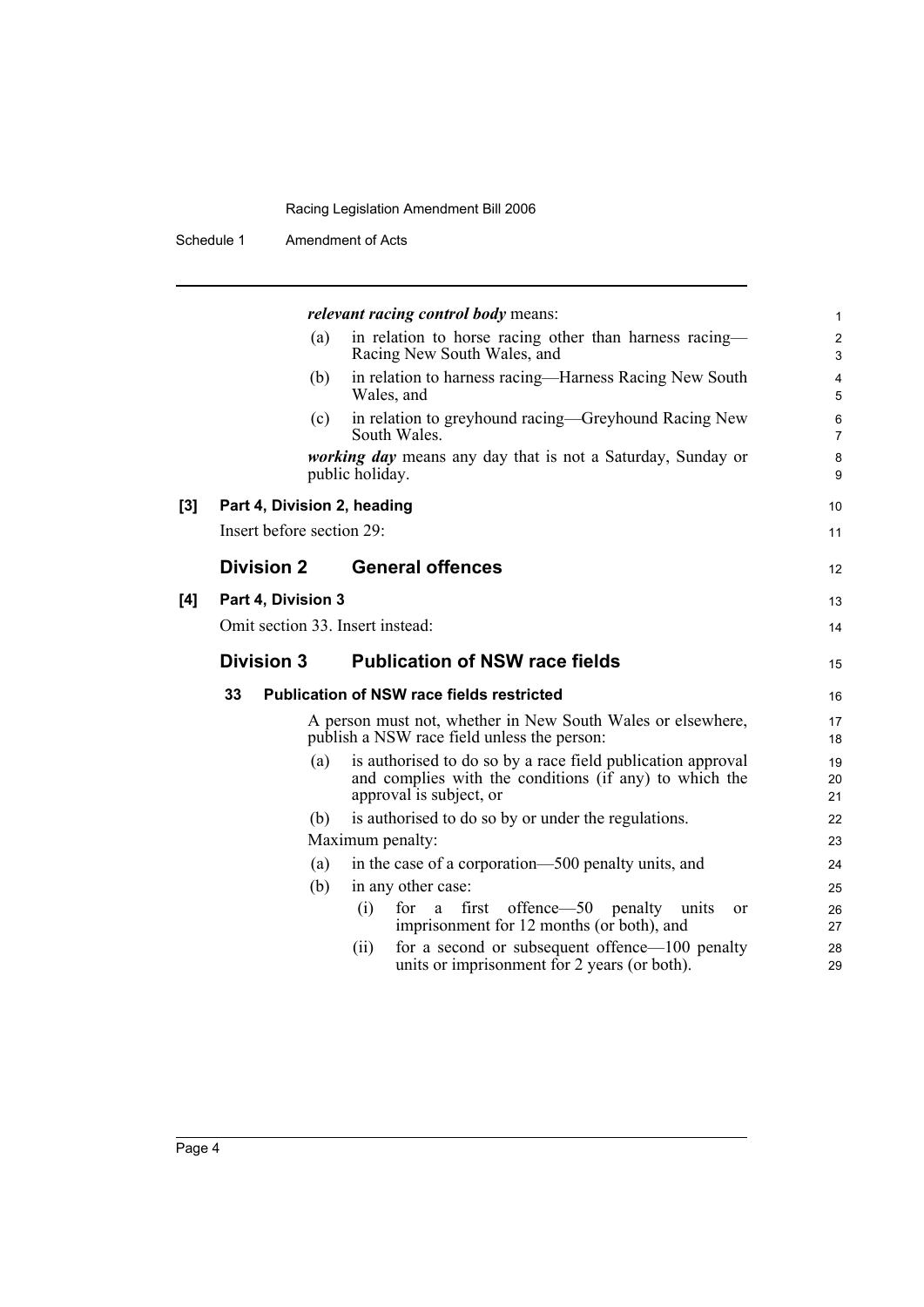Amendment of Acts **Amendment of Acts** Schedule 1

#### **33A Relevant racing control body may grant race field publication approvals**

- (1) The relevant racing control body in relation to an intended race (or class of races) to be held at any race meeting on a licensed racecourse in New South Wales may grant approval to a person to publish a NSW race field (a *race field publication approval*) in respect of that race or class of races if the person has made an application for that approval under this Division.
- (2) A relevant racing control body may (but need not) impose any of the following kinds of conditions on a race field publication approval that it grants:
	- (a) a condition that the holder of the approval pay a fee or a series of fees of an amount or amounts and in the manner specified in the approval (being a fee or fees imposed in accordance with any requirements prescribed by the regulations),
	- (b) such other conditions as may be specified in the approval (being conditions of a kind that are prescribed as permissible conditions by the regulations).
- (3) Any fee that is payable under a race field publication approval is a debt due to the relevant racing control body that granted the approval and is recoverable as such in a court of competent jurisdiction.
- (4) A relevant racing control body that grants a race field publication approval may, by written notice to the holder of the approval, cancel or vary the terms of the approval on any grounds prescribed by the regulations.
- (5) If a relevant racing control body cancels or varies a race field publication approval, the body must provide the holder of the approval with written reasons indicating why the approval was cancelled or varied (as the case may be).

#### **33B Applications for race field publication approvals**

(1) A person who wishes to publish a NSW race field may apply to the relevant racing control body in relation to the intended race (or class of races) to which the field relates for a race field publication approval in respect of the race or class of races.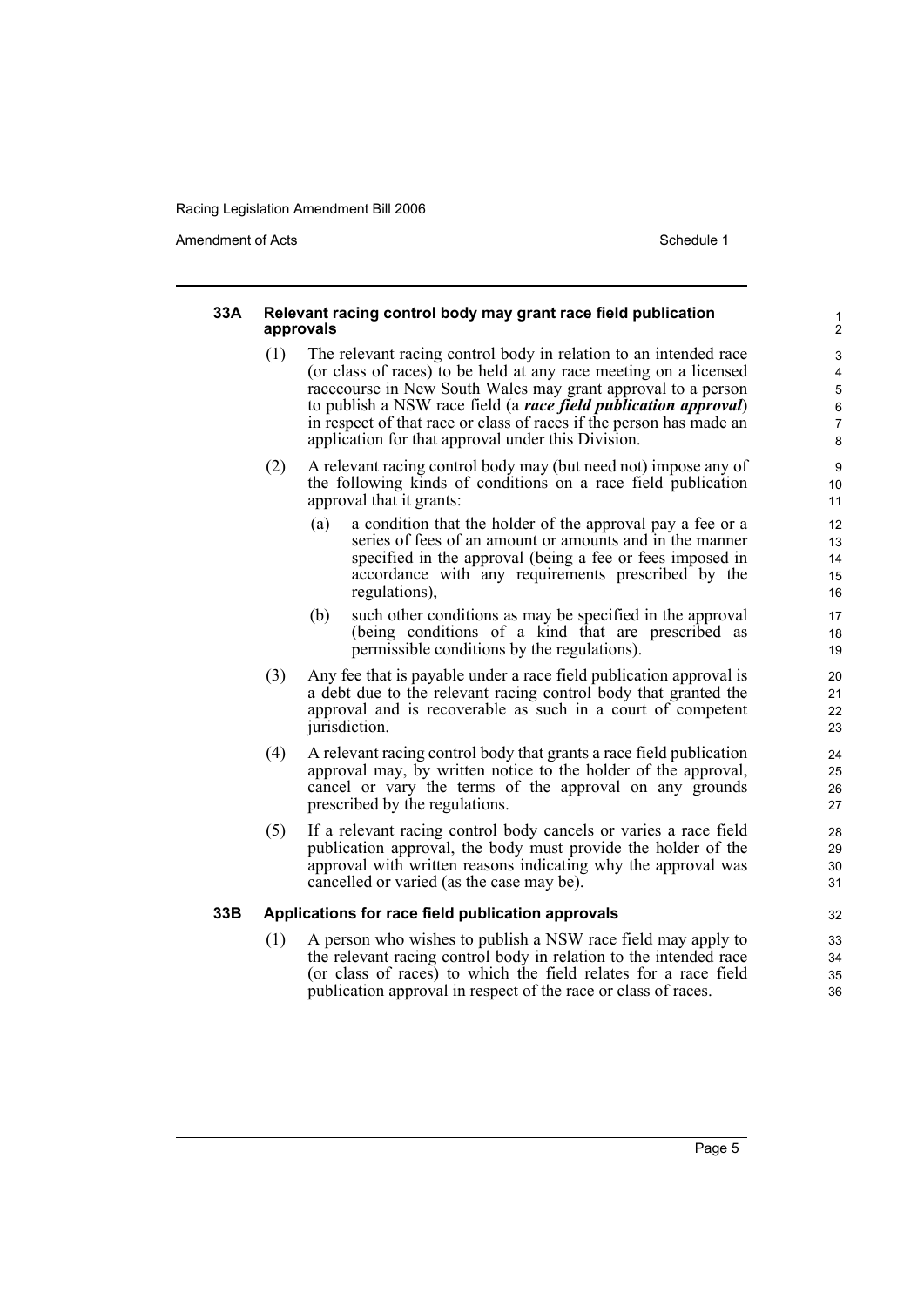Schedule 1 Amendment of Acts

|     | (2) |              | <i>application</i> ) must be:        | An application for a race field publication approval (an <i>approval</i>                                                                                                                                                                                                                                                                                                                                       | $\mathbf{1}$<br>$\overline{2}$         |
|-----|-----|--------------|--------------------------------------|----------------------------------------------------------------------------------------------------------------------------------------------------------------------------------------------------------------------------------------------------------------------------------------------------------------------------------------------------------------------------------------------------------------|----------------------------------------|
|     |     | (a)          | by the regulations, and              | made in the manner and in the time as may be prescribed                                                                                                                                                                                                                                                                                                                                                        | $\mathsf 3$<br>4                       |
|     |     | (b)          | the regulations.                     | accompanied by such information as may be prescribed by                                                                                                                                                                                                                                                                                                                                                        | $\mathbf 5$<br>6                       |
|     | (3) |              |                                      | In determining an approval application, the relevant racing<br>control body to which the application is made must:                                                                                                                                                                                                                                                                                             | $\overline{7}$<br>8                    |
|     |     | (a)          | sought, and                          | consult with each racing club that intends to conduct the<br>race or class of races in respect of which the approval is                                                                                                                                                                                                                                                                                        | $\boldsymbol{9}$<br>10<br>11           |
|     |     | (b)          | prescribed by the regulations.       | take into account such criteria in relation to the<br>determination of the application (if any) as may be                                                                                                                                                                                                                                                                                                      | 12<br>13<br>14                         |
|     | (4) |              | may specify:                         | Without limiting subsection $(3)$ $(b)$ , any criteria that are<br>prescribed by the regulations for the purposes of that paragraph                                                                                                                                                                                                                                                                            | 15<br>16<br>17                         |
|     |     | (a)          |                                      | the kinds of matters that may or must be taken into account<br>in determining an approval application, and                                                                                                                                                                                                                                                                                                     | 18<br>19                               |
|     |     | (b)          | determining an approval application. | the kinds of matters that must not be taken into account in                                                                                                                                                                                                                                                                                                                                                    | 20<br>21                               |
|     | (5) |              | case may be).                        | If a relevant racing control body to which an approval application<br>is made determines that a race field publication approval should<br>not be granted to the applicant (or should be granted subject to<br>any condition imposed under section $33A(2)$ , the body must<br>provide the applicant with written reasons indicating why the<br>application was rejected or the conditions were imposed (as the | 22<br>23<br>24<br>25<br>26<br>27<br>28 |
| 33C |     | Commonwealth |                                      | Authorisations for section 51 of the Trade Practices Act 1974 of the                                                                                                                                                                                                                                                                                                                                           | 29<br>30                               |
|     | (1) |              |                                      | The following are specifically authorised by this Act for the<br>purposes of the <i>Trade Practices Act 1974</i> of the Commonwealth<br>and the Competition Code of New South Wales:                                                                                                                                                                                                                           | 31<br>32<br>33                         |
|     |     | (a)          | any agreement entered into between:  |                                                                                                                                                                                                                                                                                                                                                                                                                | 34                                     |
|     |     |              | (i)                                  | 2 or more relevant racing control bodies in relation                                                                                                                                                                                                                                                                                                                                                           | 35                                     |
|     |     |              |                                      | to the appointment of an agent to collect, or the                                                                                                                                                                                                                                                                                                                                                              | 36                                     |
|     |     |              |                                      | collection by such an agent or any of the relevant<br>racing control bodies of, fees that are payable to                                                                                                                                                                                                                                                                                                       | 37<br>38                               |
|     |     |              |                                      | those bodies under race field publication approvals                                                                                                                                                                                                                                                                                                                                                            | 39                                     |
|     |     |              | granted by them, or                  |                                                                                                                                                                                                                                                                                                                                                                                                                | 40                                     |
|     |     |              |                                      |                                                                                                                                                                                                                                                                                                                                                                                                                |                                        |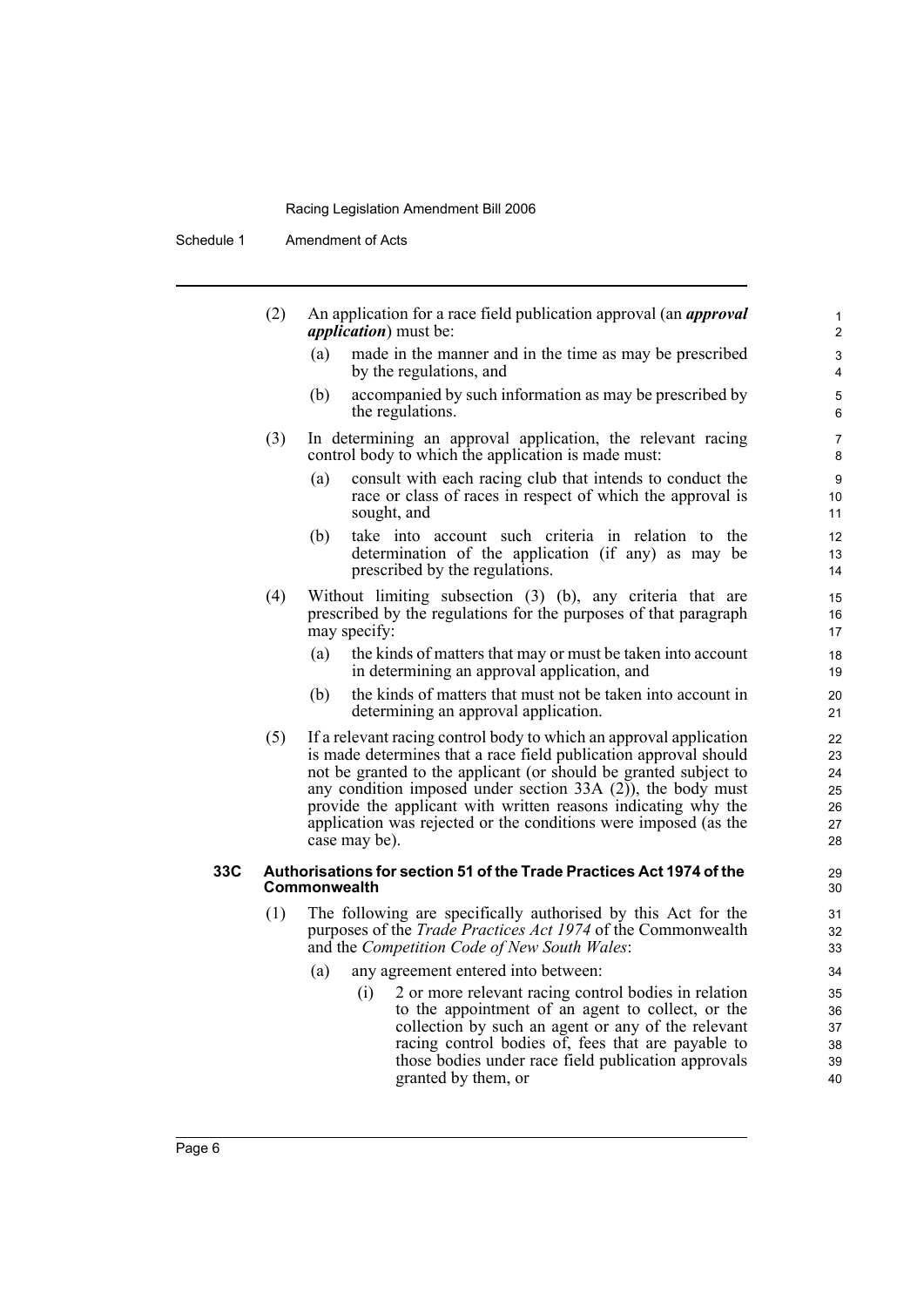Amendment of Acts Schedule 1

33D

|     |     | (ii)<br>one or more relevant racing control bodies and any<br>corresponding body of another State or Territory in<br>relation to the appointment of an agent to collect, or<br>the collection by such an agent or any of the relevant<br>racing control bodies of, fees that are payable to<br>those bodies in relation to publication of race fields, | $\mathbf{1}$<br>$\overline{c}$<br>3<br>4<br>$\mathbf 5$<br>6 |
|-----|-----|--------------------------------------------------------------------------------------------------------------------------------------------------------------------------------------------------------------------------------------------------------------------------------------------------------------------------------------------------------|--------------------------------------------------------------|
|     | (b) | the conduct of those bodies and any agent in negotiating<br>and entering into any such agreement,                                                                                                                                                                                                                                                      | 7<br>8                                                       |
|     | (c) | the conduct of those bodies and any agent in performing<br>any such agreement.                                                                                                                                                                                                                                                                         | 9<br>10                                                      |
| (2) |     | Anything authorised to be done by this section is authorised only<br>to the extent to which it would otherwise contravene Part IV of<br>the Trade Practices Act 1974 of the Commonwealth or the<br>Competition Code of New South Wales.                                                                                                                | 11<br>12<br>13<br>14                                         |
| (3) |     | In this section:                                                                                                                                                                                                                                                                                                                                       | 15                                                           |
|     |     | <i>agreement</i> includes a contract, arrangement or understanding.                                                                                                                                                                                                                                                                                    | 16                                                           |
|     |     | <b>Appeals to Minister</b>                                                                                                                                                                                                                                                                                                                             | 17                                                           |
| (1) |     | A person may appeal to the Minister against any of the following<br>decisions of a relevant racing control body:                                                                                                                                                                                                                                       | 18<br>19                                                     |
|     | (a) | a decision of the body to reject an application by the person<br>for a race field publication approval,                                                                                                                                                                                                                                                | 20<br>21                                                     |
|     | (b) | a decision of the body to impose a condition under section<br>33A (2) (other than a condition relating to the payment of<br>a fee or series of fees) on a race field publication approval,                                                                                                                                                             | 22<br>23<br>24                                               |
|     | (c) | a decision of the body to cancel a race field publication<br>approval held by the person,                                                                                                                                                                                                                                                              | 25<br>26                                                     |
|     | (d) | a decision of the body to vary any term of a race field<br>publication approval held by the person (other than a term<br>relating to the payment of a fee or series of fees).                                                                                                                                                                          | 27<br>28<br>29                                               |
| (2) |     | An appellant must give notice to the following person and body<br>of the grounds of the appellant's appeal in the form and manner<br>approved by the Minister from time to time:                                                                                                                                                                       | 30<br>31<br>32                                               |
|     | (a) | the Minister,                                                                                                                                                                                                                                                                                                                                          | 33                                                           |
|     | (b) | the relevant racing control body that made the decision<br>appealed against.                                                                                                                                                                                                                                                                           | 34<br>35                                                     |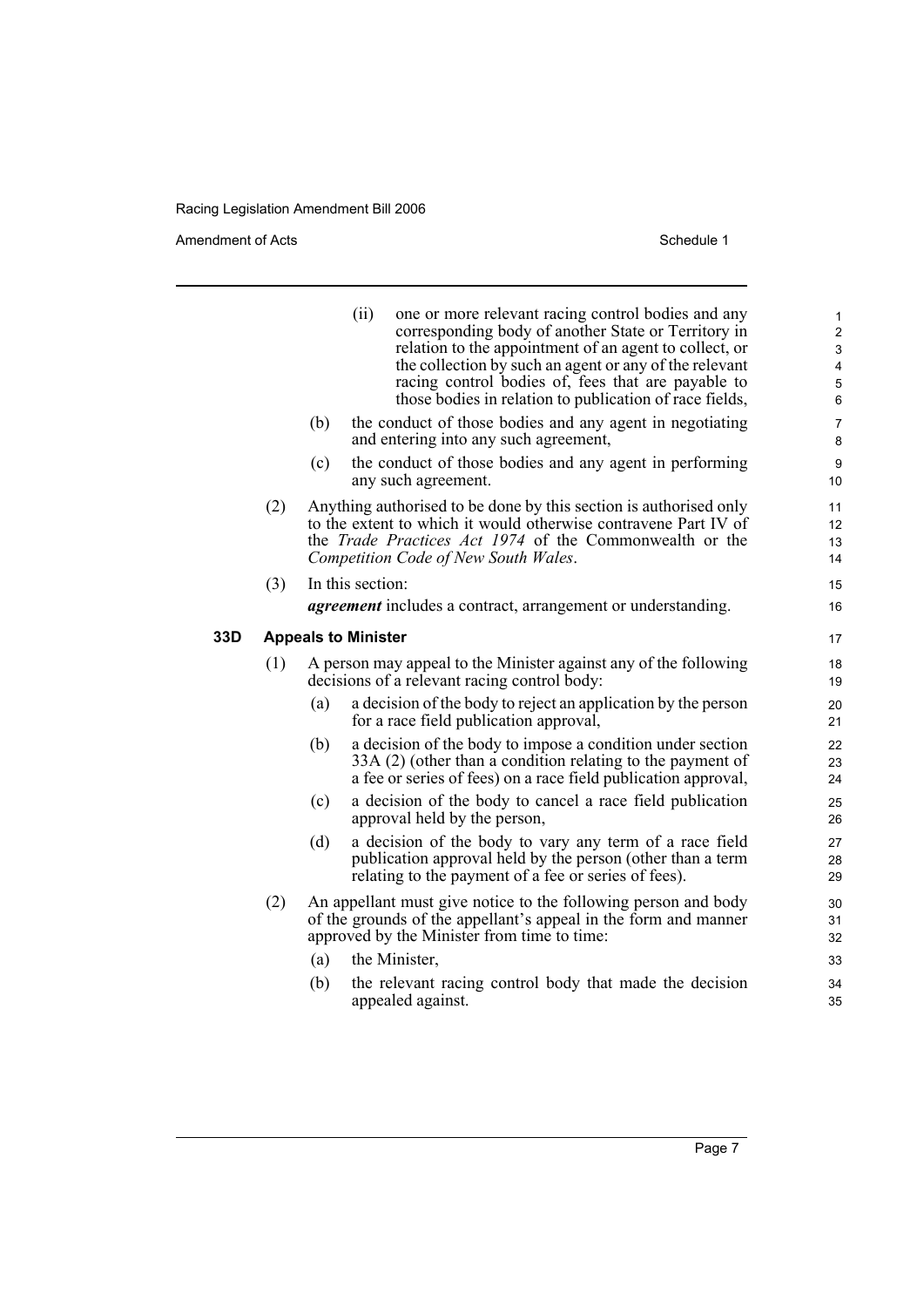Schedule 1 Amendment of Acts

| (3) | The relevant racing control body that made the decision appealed<br>against is to be the respondent in the appeal.                                                                                                                                                                                                                                                                                                                                                                                                  |                                        |  |  |  |
|-----|---------------------------------------------------------------------------------------------------------------------------------------------------------------------------------------------------------------------------------------------------------------------------------------------------------------------------------------------------------------------------------------------------------------------------------------------------------------------------------------------------------------------|----------------------------------------|--|--|--|
| (4) | A notice under subsection (2) must be given within 20 working<br>days (or within such longer period as the Minister may allow)<br>after the date on which the appellant was notified of the decision<br>of the relevant racing control body that is being appealed.                                                                                                                                                                                                                                                 | 3<br>4<br>5<br>6                       |  |  |  |
| (5) | In determining an appeal, the Minister may appoint a person that<br>the Minister considers has suitable qualifications to act as an<br>arbitrator (the <i>arbitrator</i> ) to furnish a report to the Minister with<br>respect to the appeal containing:                                                                                                                                                                                                                                                            | 7<br>8<br>9<br>10                      |  |  |  |
|     | (a)<br>a recommendation as to whether the appeal should, in the<br>opinion of the arbitrator, be dismissed or allowed either<br>unconditionally or subject to such conditions as may be<br>specified in the report, and                                                                                                                                                                                                                                                                                             | 11<br>12<br>13<br>14                   |  |  |  |
|     | the reasons for the recommendation.<br>(b)                                                                                                                                                                                                                                                                                                                                                                                                                                                                          | 15                                     |  |  |  |
| (6) | The unsuccessful party to an appeal is to pay the costs of any<br>arbitrator appointed by the Minister under subsection (5).                                                                                                                                                                                                                                                                                                                                                                                        | 16<br>17                               |  |  |  |
| (7) | The Minister, after considering any report that is furnished to the<br>Minister under subsection (5), may:                                                                                                                                                                                                                                                                                                                                                                                                          | 18<br>19                               |  |  |  |
|     | dismiss the appeal, or<br>(a)                                                                                                                                                                                                                                                                                                                                                                                                                                                                                       | 20                                     |  |  |  |
|     | (b)<br>allow the appeal either unconditionally or subject to such<br>conditions as the Minister thinks proper to impose, or                                                                                                                                                                                                                                                                                                                                                                                         | 21<br>22                               |  |  |  |
|     | if the appeal is against the imposition of conditions, refuse<br>(c)<br>to approve the application for a race field publication<br>approval from the determination of which the appeal has<br>been made, or                                                                                                                                                                                                                                                                                                         | 23<br>24<br>25<br>26                   |  |  |  |
|     | (d)<br>return the report to the arbitrator concerned and request<br>further consideration of the report.                                                                                                                                                                                                                                                                                                                                                                                                            | 27<br>28                               |  |  |  |
|     | Note. As the decision of the Minister in an appeal under this section is a<br>decision that is reviewable by the Administrative Decisions Tribunal<br>under section 33E, section 48 of the Administrative Decisions Tribunal<br>Act 1997 requires the Minister to give the appellant and respondent in<br>the appeal written notice of the decision on the appeal. Division 2 of Part<br>2 of Chapter 5 of that Act enables the appellant and respondent to<br>request written reasons for the Minister's decision. | 29<br>30<br>31<br>32<br>33<br>34<br>35 |  |  |  |
| (8) | The decision of the Minister under subsection (7) (other than a<br>decision under subsection $(7)$ $(d)$ ) has effect as if it were a                                                                                                                                                                                                                                                                                                                                                                               | 36<br>37                               |  |  |  |

decision of the relevant racing control body from whose decision

38 39

the appeal is made.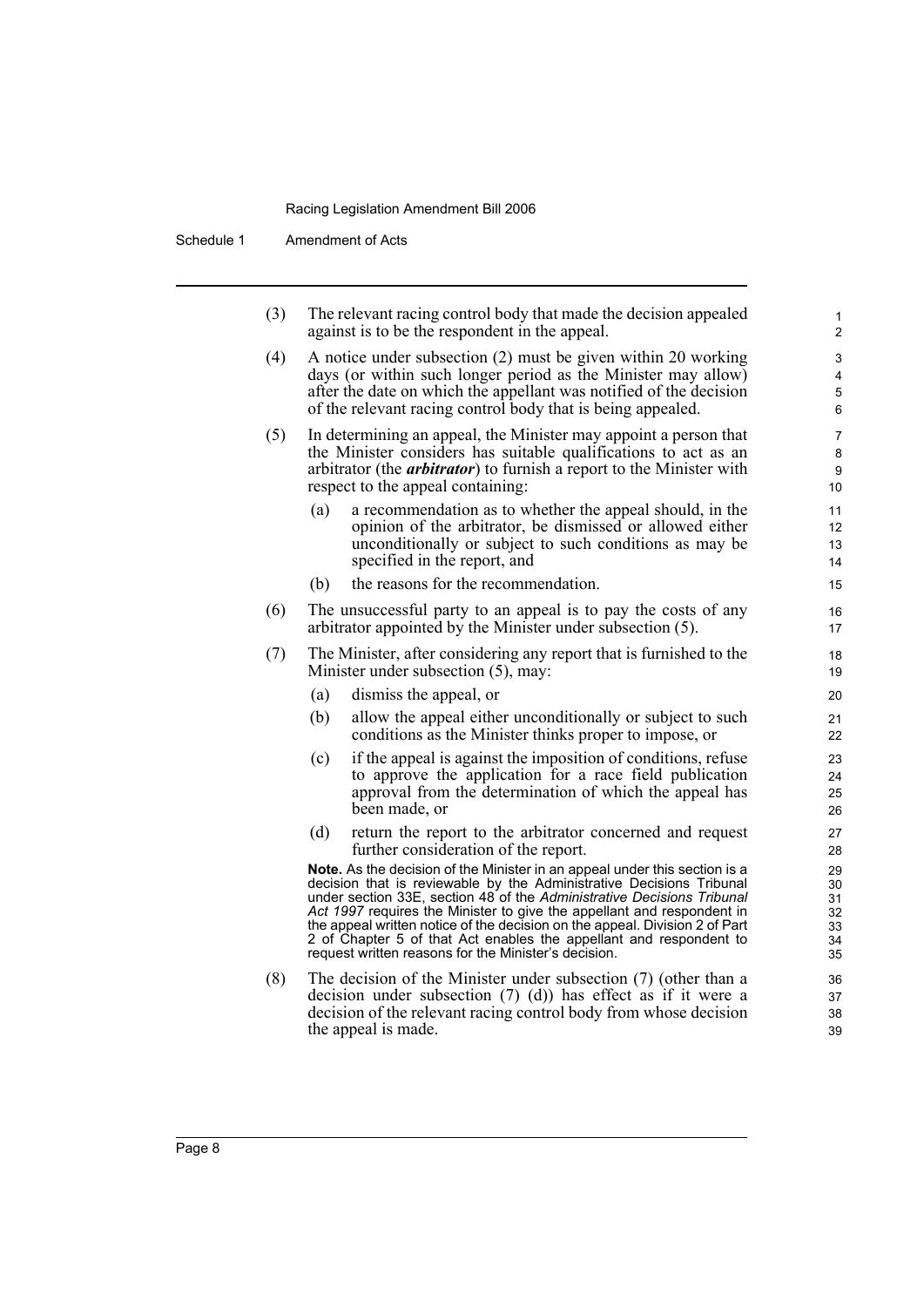Amendment of Acts **Amendment of Acts** Schedule 1

#### **33E Review by Administrative Decisions Tribunal of Minister's decision on appeal** (1) The appellant or respondent in an appeal under section 33D may apply to the Administrative Decisions Tribunal for a review of the decision of the Minister in the appeal. (2) Section 53 (Internal reviews) of the *Administrative Decisions Tribunal Act 1997* does not apply to a decision of the Minister in an appeal under section 33D. **33F Effect of race field publication approval limited** For the avoidance of doubt, the granting of a race field publication approval does not operate to authorise the holder of the approval to do (or omit to do) anything in relation to a race to be held at any race meeting on a licensed racecourse in New South Wales other than to publish the NSW race field to which the approval relates in accordance with the terms of the approval. **[5] Section 36C** Insert after section 36B: **36C Giving of notices and other documents** (1) For the purposes of this Act, a notice or other document may be given to a person (or a notice or other document may be served on a person): (a) in the case of a natural person: (i) by delivering it to the person personally, or (ii) by sending it by post to the address specified by the person for the giving or service of documents or, if no such address is specified, the residential or business address of the person last known to the person giving or serving the document, or (iii) by sending it by facsimile transmission to the facsimile number of the person, or (b) in the case of a body corporate: (i) by leaving it with a person apparently of or above the age of 16 years at, or by sending it by post to, the head office, a registered office or a principal office of the body corporate or to an address specified by the body corporate for the giving or service of documents, or (ii) by sending it by facsimile transmission to the facsimile number of the body corporate. 1 2 3 4 5 6 7 8 9 10 11 12 13 14 15 16 17 18 19 20 21 22 23 24 25 26 27 28 29 30 31 32 33 34 35 36 37 38 39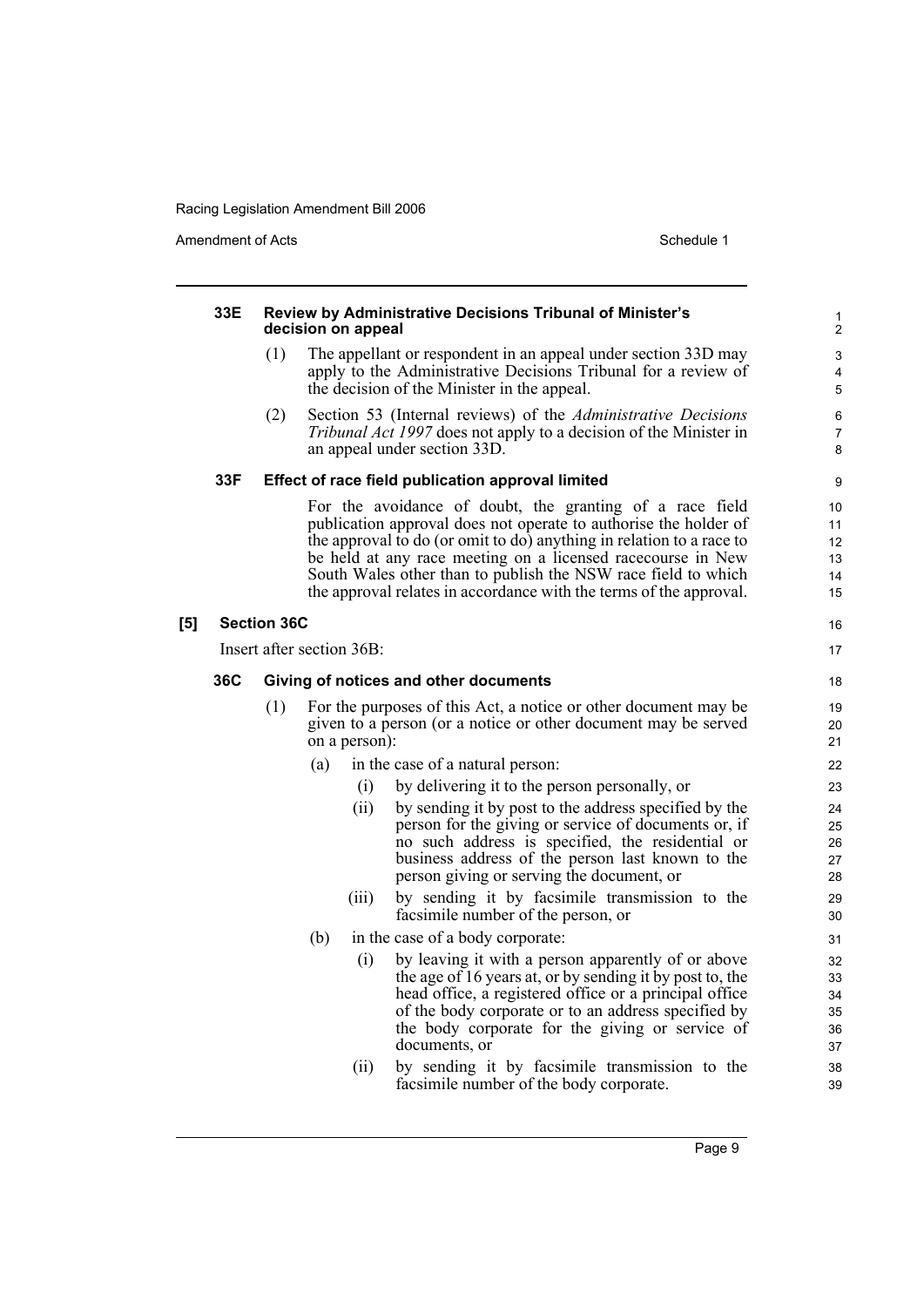Schedule 1 Amendment of Acts

|     |                                            | (2)                | Nothing in this section affects the operation of any provision of a<br>law or of the rules of a court authorising a document to be served<br>on a person in any other manner.                                                                                                                                                                                               |  |
|-----|--------------------------------------------|--------------------|-----------------------------------------------------------------------------------------------------------------------------------------------------------------------------------------------------------------------------------------------------------------------------------------------------------------------------------------------------------------------------|--|
| [6] |                                            |                    | <b>Schedule 1 Savings and transitional provisions</b>                                                                                                                                                                                                                                                                                                                       |  |
|     |                                            |                    | Insert at the end of clause $1(1)$ :                                                                                                                                                                                                                                                                                                                                        |  |
|     |                                            |                    | the Racing Legislation Amendment Act 2006                                                                                                                                                                                                                                                                                                                                   |  |
| [7] |                                            |                    | Schedule 1, Part 5                                                                                                                                                                                                                                                                                                                                                          |  |
|     |                                            |                    | Insert after Part 4:                                                                                                                                                                                                                                                                                                                                                        |  |
|     | Part 5                                     |                    | Provisions consequent on enactment of<br><b>Racing Legislation Amendment Act 2006</b>                                                                                                                                                                                                                                                                                       |  |
|     | 9                                          |                    | <b>Definition</b>                                                                                                                                                                                                                                                                                                                                                           |  |
|     |                                            |                    | In this Part:                                                                                                                                                                                                                                                                                                                                                               |  |
|     |                                            |                    | <b>amending Act</b> means the Racing Legislation Amendment<br>Act 2006.                                                                                                                                                                                                                                                                                                     |  |
|     | 10                                         |                    | Previous offences under section 33 may be taken into account in<br>determining penalties                                                                                                                                                                                                                                                                                    |  |
|     |                                            | (1)                | Section 33 (as substituted by the amending Act) applies to acts or<br>omissions that occur on or after the day on which the provision of<br>the amending Act that substitutes the section commences.                                                                                                                                                                        |  |
|     |                                            | (2)                | However, an offence against section 33 (as in force at any time<br>before its substitution by the amending Act) may be taken into<br>account in deciding whether an offence against section 33 (as<br>substituted by the amending Act) is a second or subsequent<br>offence against the substituted section for the purposes of<br>determining the penalty for the offence. |  |
| 1.3 |                                            |                    | <b>Thoroughbred Racing Act 1996 No 37</b>                                                                                                                                                                                                                                                                                                                                   |  |
| [1] | <b>Section 14A Licensing of bookmakers</b> |                    |                                                                                                                                                                                                                                                                                                                                                                             |  |
|     |                                            | section $14A(3)$ . | Omit "taken to be registered in New South Wales for the purposes of" from                                                                                                                                                                                                                                                                                                   |  |
|     |                                            |                    | Insert instead "registered under".                                                                                                                                                                                                                                                                                                                                          |  |
| [2] |                                            |                    | Section 14A (4) (d)                                                                                                                                                                                                                                                                                                                                                         |  |
|     |                                            |                    | Omit the paragraph.                                                                                                                                                                                                                                                                                                                                                         |  |
|     |                                            |                    |                                                                                                                                                                                                                                                                                                                                                                             |  |